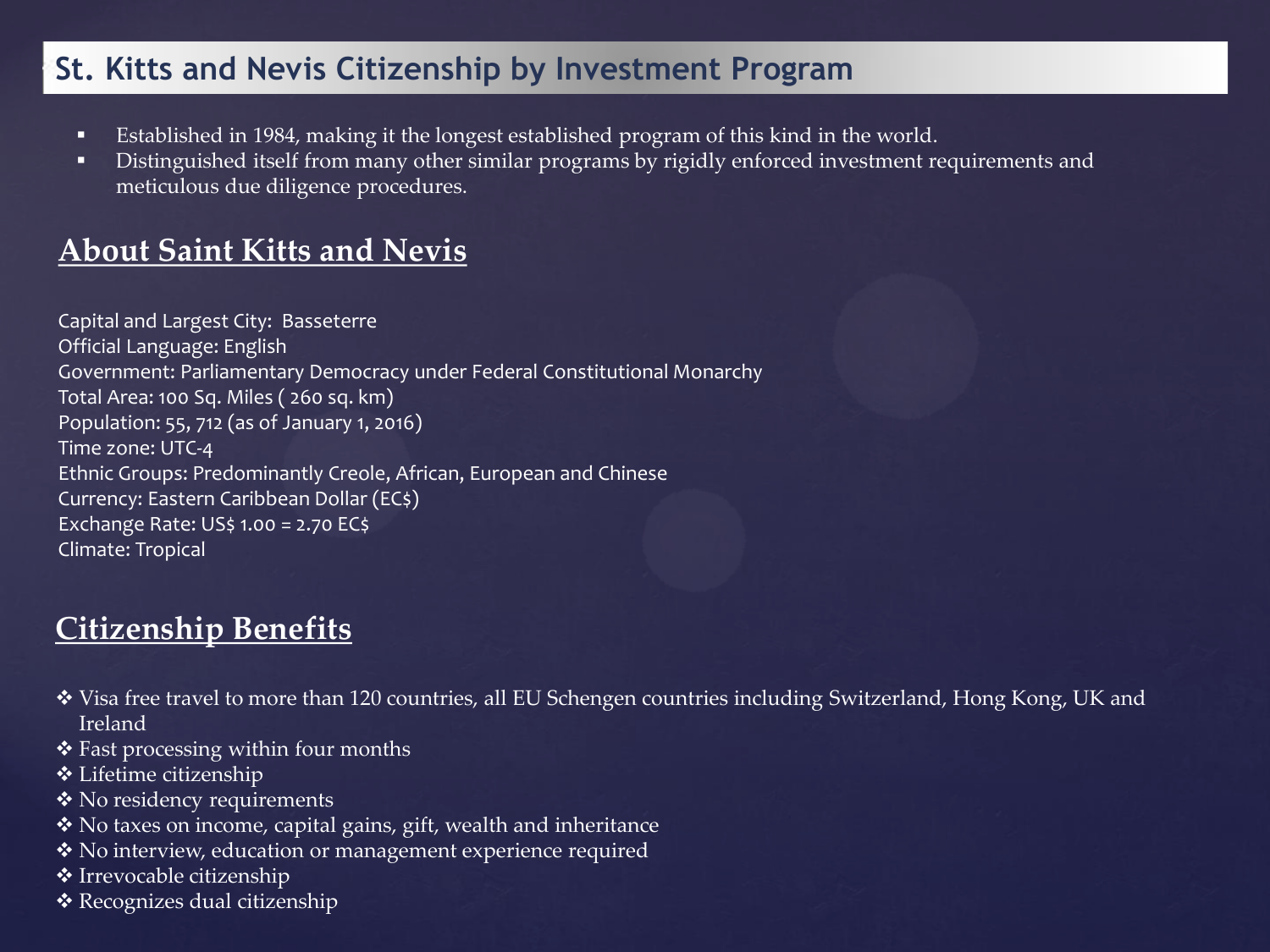## **Investment Options**

#### **I. Real Estate Option**

- The property purchase must equal a minimum of US\$ 400,000 invested in a designated, officially approved real estate.
- Real estate can be re-sold 5 years after the purchase and may not qualify the next buyer for citizenship.
- Application procedure under this option can lengthen the processing time depending on the chosen property.

Minimum Investment Required: US\$400,000.00

#### Fees Payable upon approval of the application:

- US\$50,000.00 for the main applicant
- US\$25,000.00 for the spouse of main applicant
- **US\$25,000.00** for each child of the main applicant under 18 years
- US\$50,000.00 for each qualified dependent of the main applicant over 18 years other than his spouse

#### Other fees payable:

 Government fees, additional taxes, purchase costs, compulsory insurance fund contribution, conveyance fees of approximately  $4 - 5\%$  of the purchase price and other fees.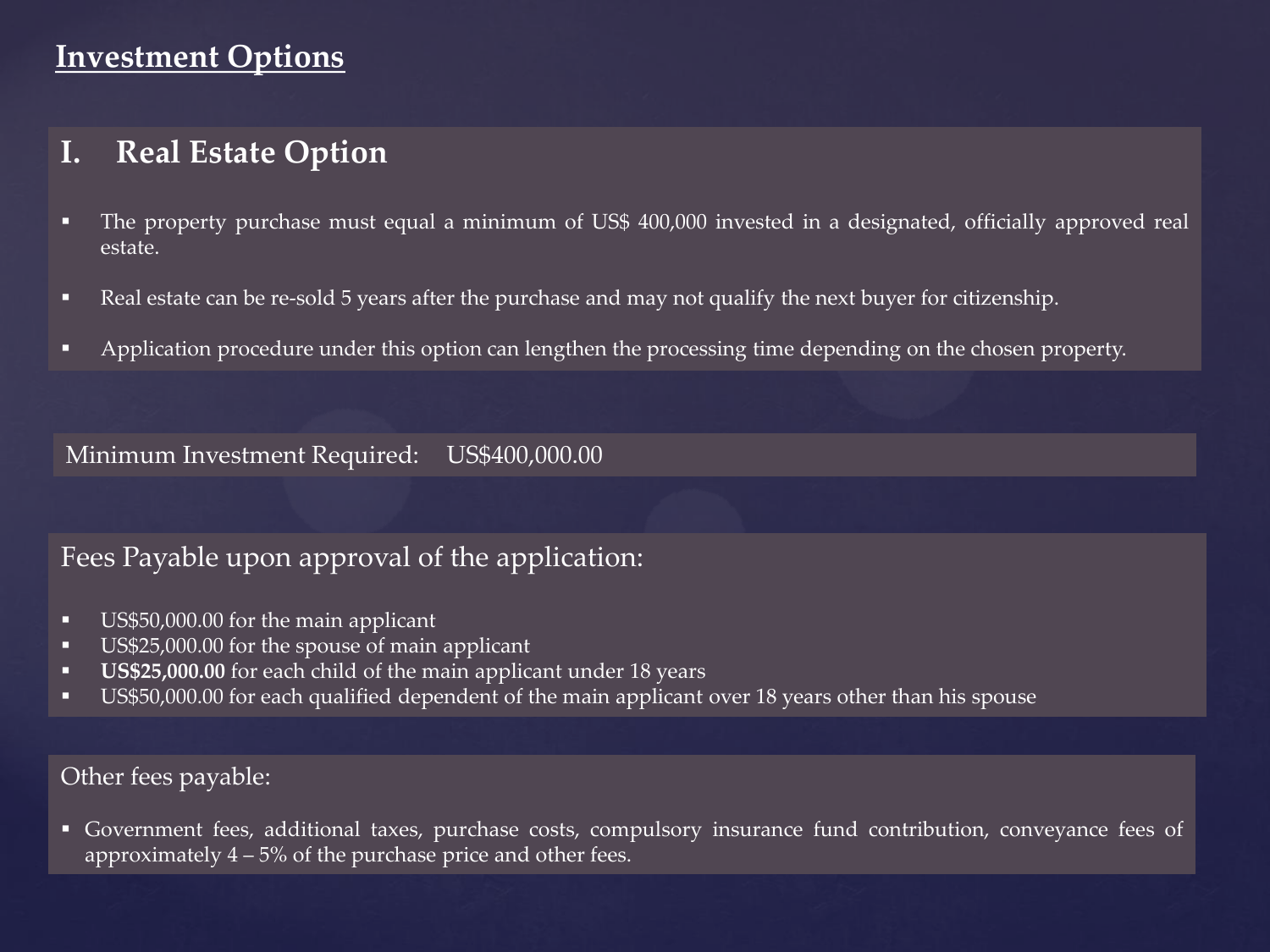# **II. Sugar Industry Diversification Fund (SIDF)**

 The Government requires a contribution to the St. Kitts and Nevis Sugar Industry Diversification Foundation, a public charity audited by PricewaterhouseCoopers.

| (SIDF)<br><b>Categories</b>                                                                                 | <b>Required Contribution</b><br>(Inclusive of all Government fees) | <b>Status of Contribution</b> |
|-------------------------------------------------------------------------------------------------------------|--------------------------------------------------------------------|-------------------------------|
| Single Applicant                                                                                            | <b>US\$ 250,000</b>                                                | Non-refundable                |
| Applicant with up to three (3) family<br>members<br>i.e. one spouse and two children below<br>the age of 18 | <b>US\$ 300,000</b>                                                | Non-refundable                |
| Applicant with up to five (5) family<br>members<br>i.e. one spouse and four children below<br>the age of 18 | US\$ 350,000                                                       | Non-refundable                |
| Applicant with up to seven (7) family<br>members                                                            | US\$ 450,000                                                       | Non-refundable                |

Additional fee of US\$ 50,000 is to be paid to the Government:

For the unmarried children of the applicant who are older than 18 but younger than 25